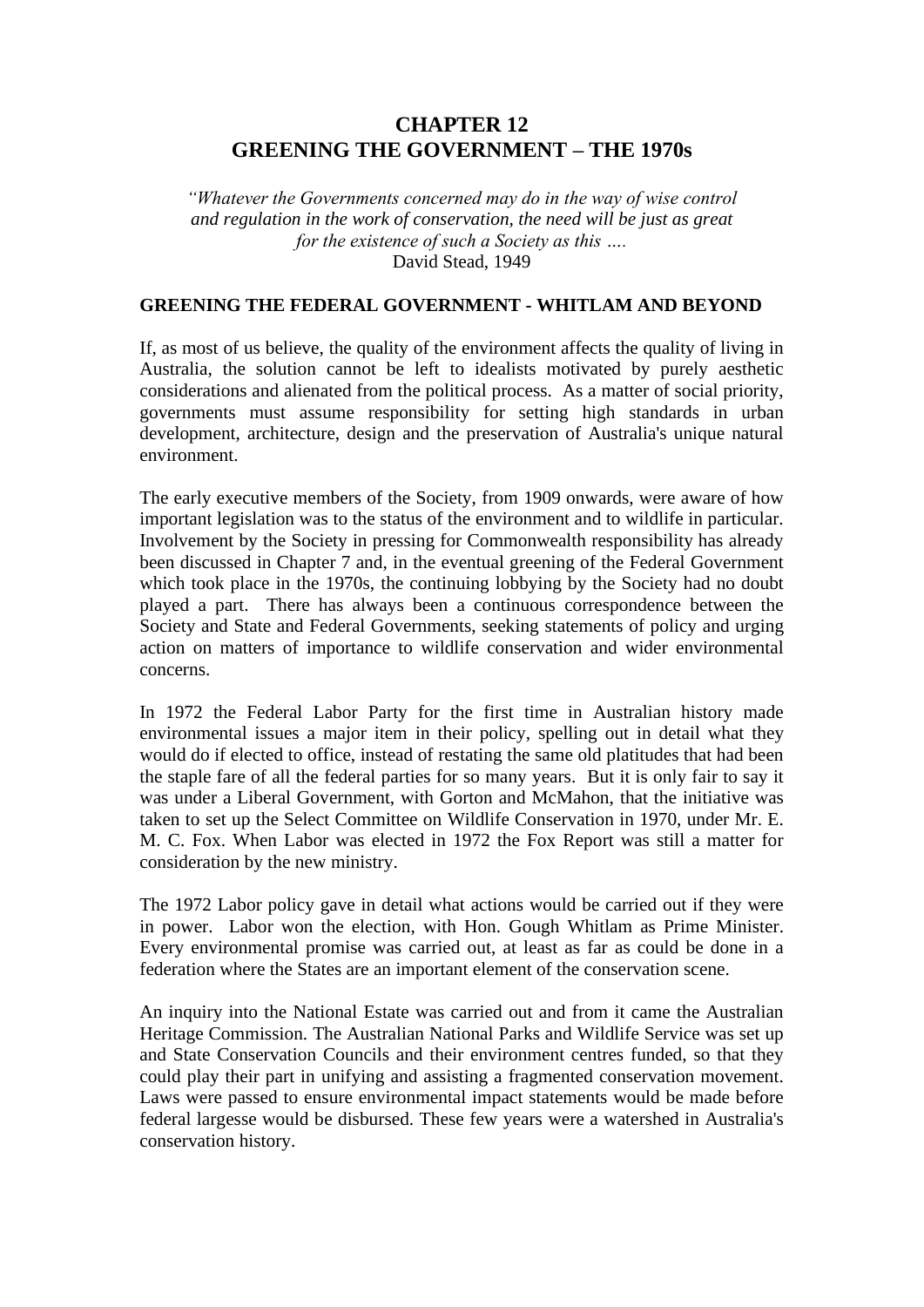Most conservationists take no particular political stance at either State or Federal level. In some States Liberal parties have better environmental policies than Labor and the reverse is true in others. In some States one can only say 'A plague on both your houses', as Vincent Serventy did in 1972 when, in an editorial indicating the conservation policies of both major parties, he left the whole page blank. At a meeting with Hon. Tom Uren (then in Federal opposition) Vincent spelled out the Society's policy. All his recommendations were accepted to become Labor party programs that they would carry out if elected. As indicated above, Labor won office and their environmental policy implemented.

By the 1970s all parties had seen the writing on the wall and decided that without a satisfactory environmental program there was little chance of being elected. That was a golden era for conservationists after two hundred years of short-sighted greed. It was roses, roses all the way with an occasional thorn such as the allowing of clear felling in the forests of south Western Australia and mining at Fraser Island.

In 1975 both major parties promised the Society that the environmental initiatives would be continued, though at a lower level of funding. Fraser Island was saved from the miners, a decision of the new Liberal Government, which showed a great deal of political courage.

In the elections of 1977 the Labor Party emphasised urgent problems of unemployment and the economy and made little mention of the arts and the environment. The Prime Minister, Hon. Malcolm Fraser, picked up these discarded clothes and spoke about the government's interest in both fields. He also mentioned a new move to give assistance to the establishment of a World Wildlife Fund branch in Australia. The Liberals were elected.

By 1982 the situation had changed. The Federal Liberal Government, by its lack of interest in holding an inquiry into the damming of the Franklin River, tardiness in declaring marine parks in the Great Barrier Reef, eroding of government grants to conservation groups and other changes of policy seemed to be bowing to the pressure of development lobbies.

'There seems no question that if the Federal Opposition produces a dramatic environmental program to be implemented if they are elected, there is every chance they will have as good an election winner as they did in 1972.'<sup>1</sup>

Hawke promised that if elected he would save the Franklin. Fraser, worn out by fighting developers, remained silent. The Society warned him that this inaction would lose him the election. It was an exciting time, and President Serventy spoke at protest meetings in Sydney and Perth.

In 1983 Labor under Hon. Bob Hawke was elected to Federal Government. There was an upgrading of the environmental portfolio with the appointment of Senator Graham Richardson as Minister and as a strong advocate for environmental concerns within Cabinet.

<sup>1</sup> Vincent Serventy, *Australian Wild Life,* July 1982, p.4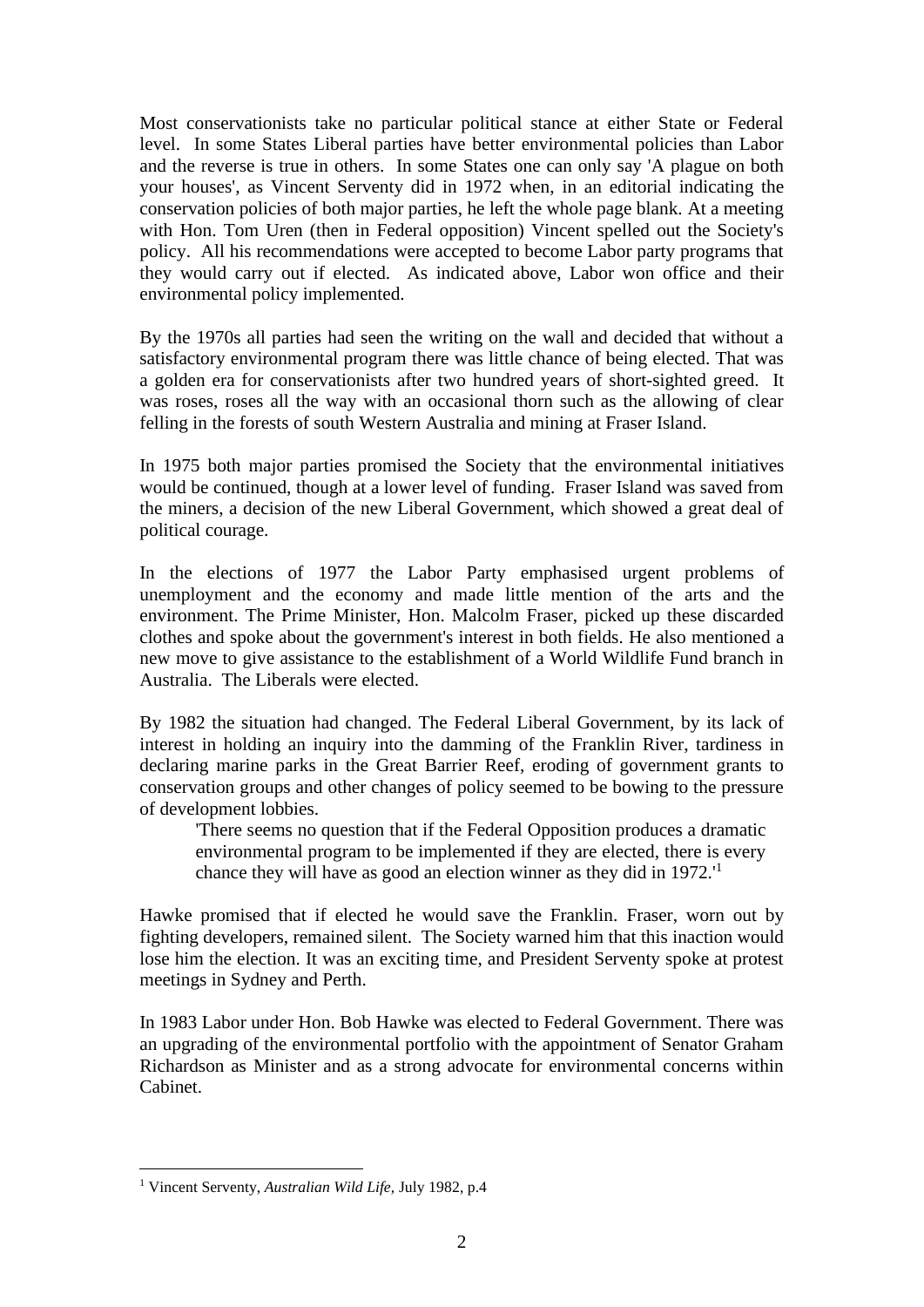By the 1990s there was a sense in which all parties were in basic agreement about the need to assign a much higher priority than in the past to environmental concerns. This provoked conflicts which were both peculiar to each party and general to all of them. In each of the major parties, there is still a tension between the proponents of economic growth and development, and those who feel accountable to the environmental lobbies. There have been moves in both parties to attempt reconciliation between these potentially conflicting tendencies.

In the Minutes for the Society's Council meeting on 24 September 1991, there was this statement:

'One of the problems which encompass the environment is the new Federalism which seems to be giving back power to the States despite a hard-won battle by the environment movement to have responsibility vested in the Commonwealth Government. Vincent has written to the Prime Minister (Bob Hawke) asking for details of the policy to be finalised later this year.'

In certain respects, concern about the environment transcends the boundaries of the parties. There is little sign that it alone will act as a catalyst for a major realignment of the electorate. So in many cases support swings, coming down on the side of the party that provides the best definitive statement of policy if returned to power. However, in the 1990 Federal election, for example, support for independent candidates and for minor parties was much higher than in any previous election since Federation. Much of this support was associated with concern about the environment.

Of the major parties, Labor has generally been perceived as the more progressive on environmental policy, even by many of those who vote for the Coalition parties. Overall, the major parties and other established organisations appear to face a difficult task in persuading voters that they are able to offer appropriate solutions to environmental problems.

Environmental problems continue to be bounced back and forth between the States and the Commonwealth. The whole Federal - States issue is at the very core of the problems of Australian government. Nowhere was this more evident than in the fight to prevent mining and oil-drilling on the Great Barrier Reef in the 1960s and 1970s. The question was - who had jurisdiction over the off-shore waters below the lowwater mark? With the two biggest (in area) States straining against the centralism which the Federal Government under Hon. John Gorton first brought into the limelight (*circa* 1968), and the Whitlam Government took further, questions of offshore sovereignty were always the hottest issue.

In her book *The Coral Battleground* Judith Wright tells how a small group of people mobilised others, defeated an application to mine limestone, and then held off the great oil companies which planned, with the backing of the Queensland Government, to establish an oil industry in the Reef's waters. This group eventually convinced the Prime Minister, politicians and trade unions of the danger to the Reef, and the campaign became big news. Everywhere people worried about the Reef's fate.

It was in 1969 that the issue of drilling for oil on the Great Barrier Reef gave national impetus to the conservation debate. A high point was the Great Barrier Reef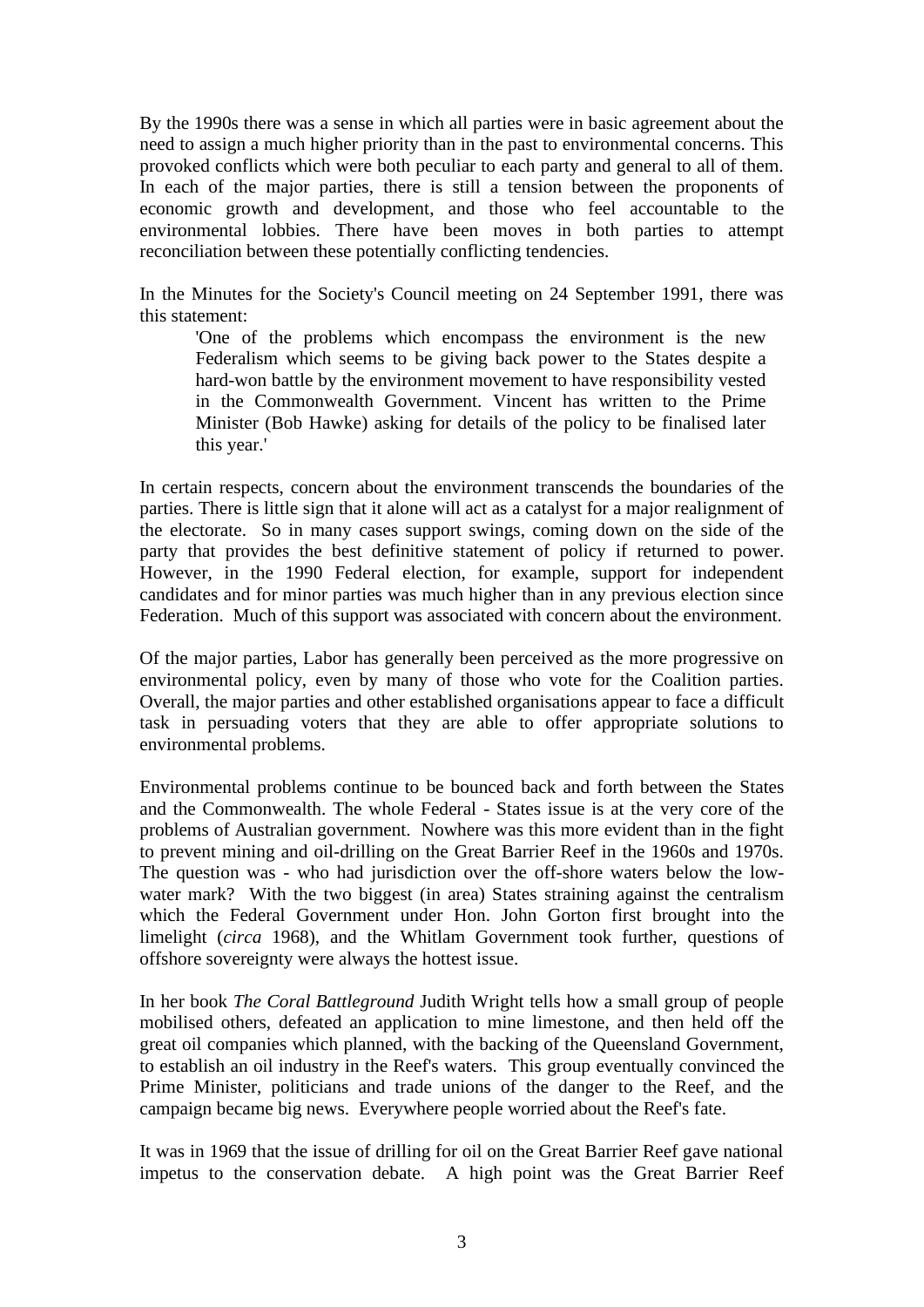Symposium organised by the Australian Conservation Foundation (ACF), held in Sydney on 3 May 1969 and attended by several members of the Society.

The ACF called for a Royal Commission into the drilling of the Reef and Sir Garfield Barwick, on behalf of the ACF, wrote to Prime Minister Gorton. Pending the establishment of a Commission, Sir Garfield Barwick asked that urgent consideration should be given to a special enquiry into all the factors bearing on the desirability and safety of drilling in that region, having regard to the paramount importance of protecting the environment. The Commission was set up in May 1970.

Vincent Serventy gave his support in many ways, both at the personal level and on behalf of the Society: attending meetings, writing letters, and arranging for Judith Wright in late 1969 to have a press conference and television appearance in Sydney. Judith wrote: 'Vin organised everything most efficiently. I stayed with him and his delightful wife Carol; the reporters, the television crew, and a special columnist from the *Daily Telegraph* turned up, and I managed to put across a good deal of information that the Sydney press had either not known, or had forgotten. I was still not used to seeking this kind of publicity - and 'publicity-seeking' was one of the accusations oddly levelled by opposing interests against conservationists. But when the TV program and the press articles came out, it was clear that the move had been a good one. All the southern newspapers began once more to carry the news that oildrilling was about to begin in Reef waters and that the Commonwealth's assurances seemed to be coming to nothing after all. Again the Reef was a big news story.<sup>'2</sup>

The Whitlam Government, elected in 1972, supported the Wallace Royal Commission, which recommended in November 1974 that oil-drilling should be prohibited on the Great Barrier Reef but could be allowed fifteen miles out to sea. The Society was strongly urging that the whole province of the Great Barrier Reef should be a National Park.

The Queensland Government, which stood to gain considerable royalties from offshore oil-drilling, was opposed to the Whitlam plans to turn the whole Reef area into a marine park in which no oil-drilling would be allowed. In December 1975, with the Fraser Government just elected, Sir Garfield Barwick released the longawaited High Court judgement that the Commonwealth had jurisdiction over all waters offshore below low-water mark. The States rebelled, but in November 1976, Prime Minister Fraser was forthright in his rejection of the idea of extending states' jurisdiction offshore.

Today this region of 350,000 square kilometres is the largest protected marine area in the world and the second largest of any protected area on land or sea. It is not a national park but what most folk know as a regional park, similar to the 'national parks' of England. In the jargon of the World Conservation Union it is a multiple use protected natural area. The Great Barrier Reef was inscribed on the World Heritage List in 1981.

<sup>2</sup> J. Wright, *The Coral Battleground,* p.100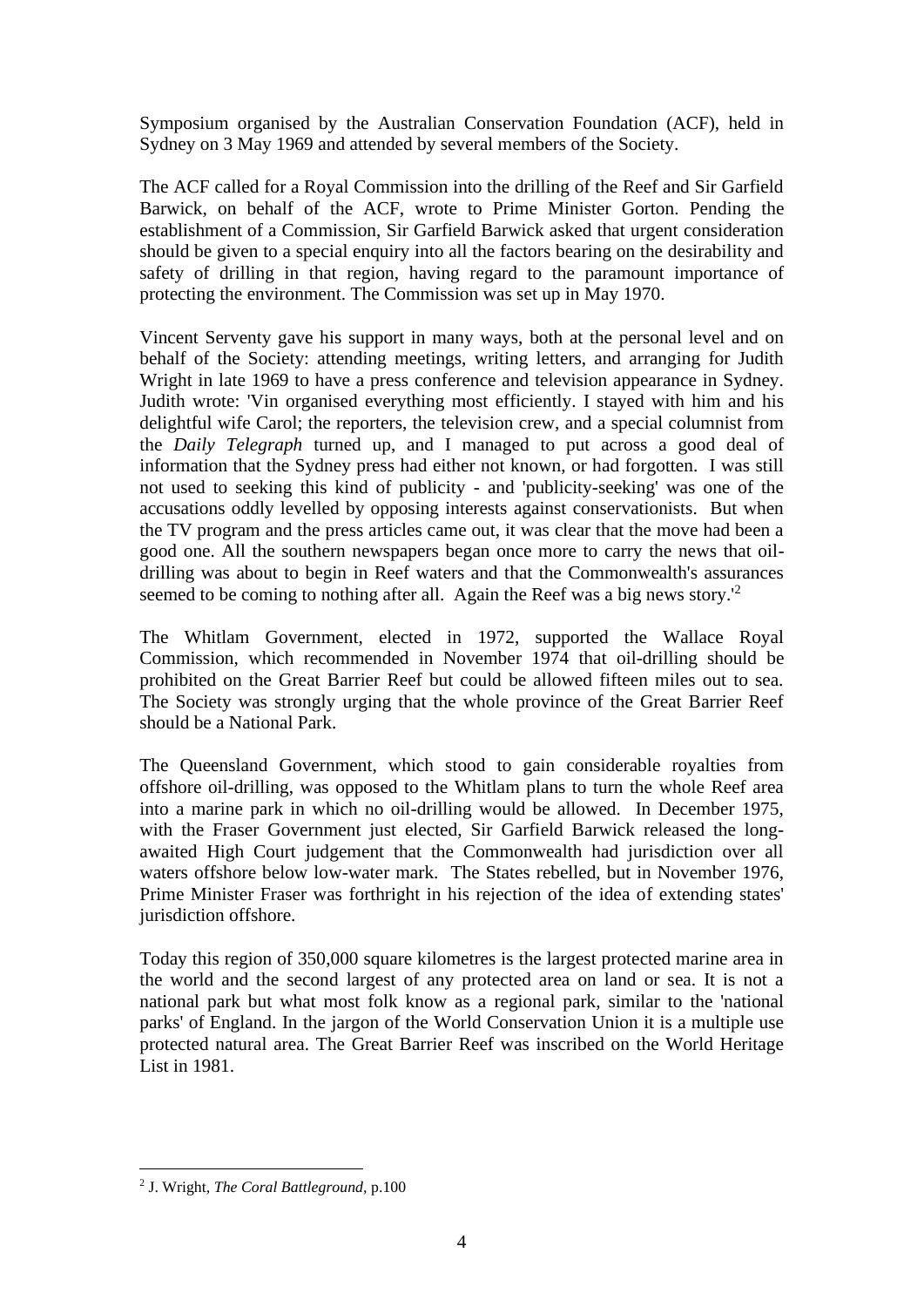#### **EARTH DAY**

The Wild Life Preservation Society of Australia decided to inaugurate Australia's first Earth Day in 1971. Historically there had been Arbor Days, Bird Days and Wattle Days for over fifty years in various States up until that time.

When consideration was given to trying to develop a Conservation Day over the whole of Australia, it was decided to use the American term 'Earth Day'. The fourth Friday in September was chosen as a suitable day for most States - a time when the weather is mild and allows for out-of-doors celebrations, a time when the earth is at its best.

For organisation throughout Australia, it was essential to have cooperation of most conservation societies. This was achieved through the Nature Conservation Councils in each State. New South Wales was able to develop the Earth Day theme on a fairly grand scale, and the *Daily Telegraph* and the Bank of New South Wales supported the Operation Earth Day project.

As already mentioned in an earlier chapter, Vincent Serventy had conceived the idea of a Conservation Day in 1964 while working for the Department of Education in Western Australia.

In Vincent's Presidential report for 1972, he said, 'I regard this as the most significant action of the Society in many years, certainly in my time of Presidency'.

In 1972 the NSW Government extended Earth Day to a week. Displays were organised by the Department of the Environment. The last week in September became a focus for various activities and events related to the environment right through the 1970s. Then the United Nations decided to change Earth Day to 'World Environment Day' and chose 5 June as the day of celebration, glorious mid-summer in the north, chilly mid-winter in the south.

The famous anthropologist Margaret Mead wrote of the first Earth Day on 20 March 1970, in America, 'Earth Day is the first holy day which transcends all national borders ... spans mountains and oceans and time belts, yet brings people all over the world into one resonating accord ... the selection of the vernal equinox makes planetary observance of a shared event possible'.

#### **CENTENNIAL PARK**

Vincent Serventy tells the story of Centennial Park in his autobiography, *An Australian Life* (1999):

'In March 1972 I answered the phone to hear a harsh voice. 'I'm Patrick White. They tell me you know a lot about Centennial Park and a lot about how to fight conservation battles. Can you help? I've never been interested in conservation before but I don't want Centennial Park to die.' It was the classic reaction, yet to fight for one's personal place has stimulated many of us to become conservationists. My eyes were opened by Kings Park and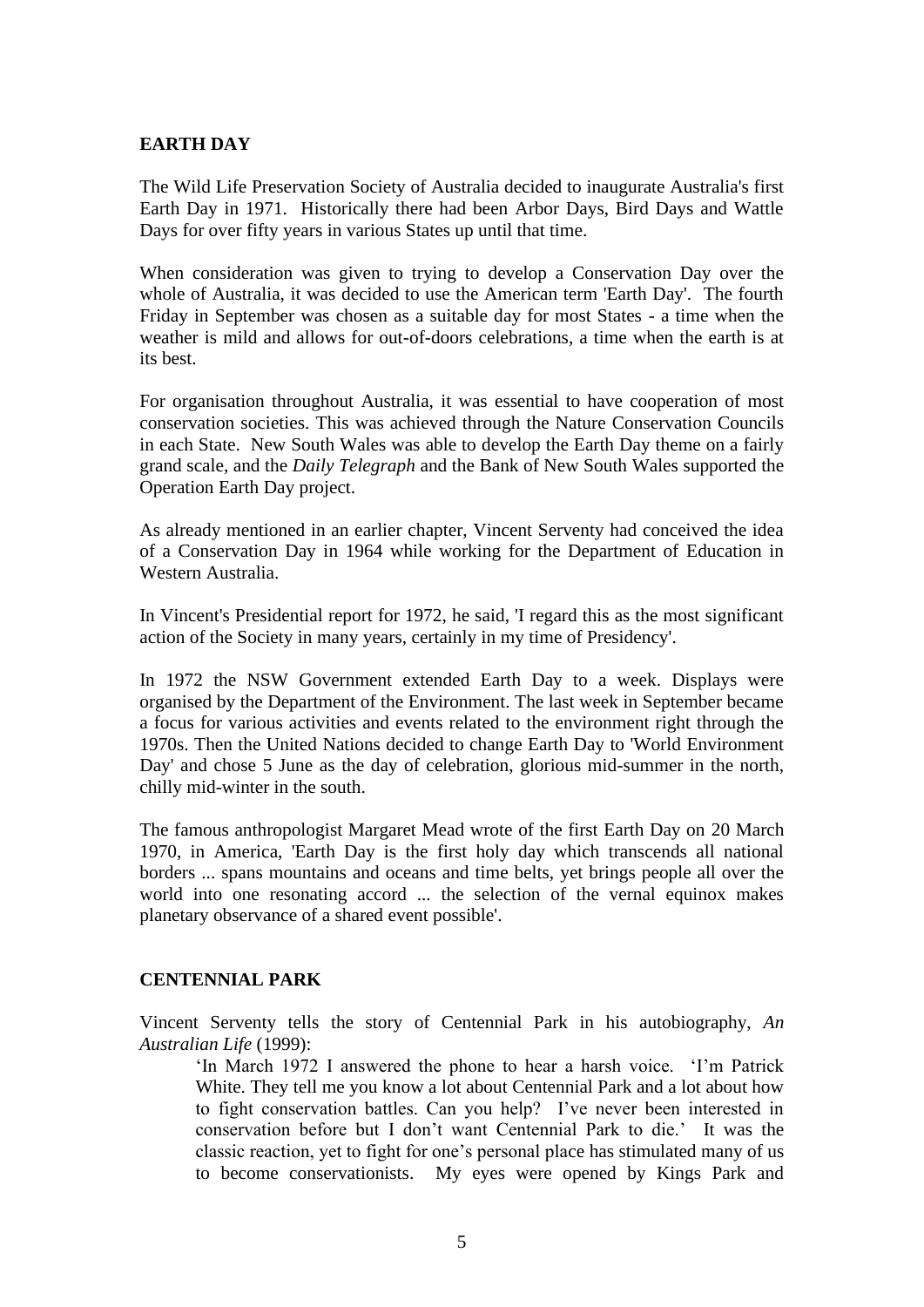Patrick's by Centennial Park. He never lost that enthusiasm and remained a good friend of conservation until his death. Patrick White's concern was about a proposal to construct a Sports Complex of Olympic standard in Centennial Park.

'We met and planned the campaign. Patrick had never used the media before but he agreed to talk to an ABC interviewer. One morning we walked in the Park while he spoke for over an hour into a tape-recorder, describing why we were fighting to save the Park that not only commemorated our Centenary but had a piece of original bushland set aside for the Gould League.

'When I asked why the ABC never broadcast the tape I was told that Patrick's voice was not suitable. Here was the great man speaking for the first time to the media and they were not using his voice!

'On the day of the rally there were four speakers – Patrick; Harry Miller, who represented the horse riders; Jack Mundey, the hero of Kelly's Bush; and myself. Hundreds marched in procession from the Park to the Town Hall where we heard more speakers including Judith Wright. We won that battle – the Sports Complex was not built.'

#### **THE GREEN BANS**

The 'green bans' movement of the 1970s was significant for its wide publicity and increased awareness of environmental issues within the community in general. Until this time community concern and community action, at least around Sydney, were limited to small local issues and initiated by a mere handful of enthusiasts. It was on a small scale, but the awareness was there, initially for the natural environment, but later for the built environment also. The Australian 'green bans' movement marked the first time in an industrialised country that a coalition of workers or unions was organised to withhold labour in the service of broader community interests.

Kelly's Bush was the site of the world's first green ban. 'It was just three hectares of neglected bushland on the foreshores of Sydney Harbour, on the peninsula of Hunters Hill, yet from this almost insignificant piece of nature began the Battle for Kelly's Bush'. These words introduced Vincent Serventy's account of a conflict in which he was an active participant, one of many concerned residents in Hunters Hill in 1970.

The movement was initiated by thirteen housewives from Hunters Hill, alarmed about a development proposal for a number of luxury townhouses in Kelly's Bush. From July 1970 the housewives, subsequently known as 'The Battlers', fought for their piece of land with relatively orthodox activities until a sympathiser suggested they approach the Builders' Labourers Federation (BLF) to ask for a ban on union labour for the site.

R.J. Roddewig, writing later on the green bans, said:

'Jack Mundey and his BLF mates, Bob Pringle and Joe Owens, had as much difficulty deciding whether they should ally with the women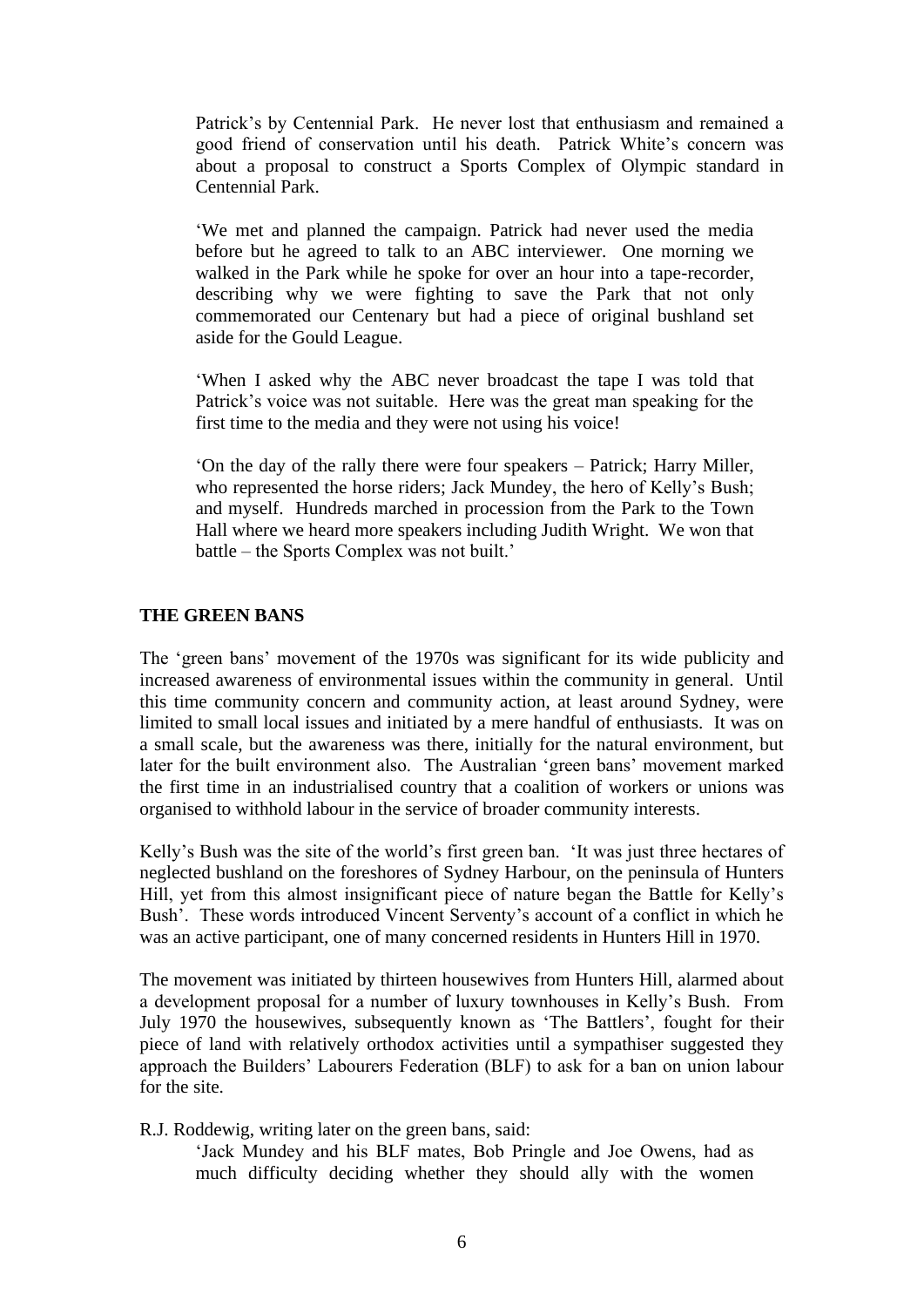Battlers of Hunters Hill as the Battlers had deciding to work with them. Could a union leadership, admittedly Marxist in outlook, justify a coalition with an upper-middle-class group such as the Battlers for Kelly's Bush? The BLF finally decided it could if the Battlers could show they had enough popular support in the neighbourhood'.

The ban went ahead. Kelly's Bush was saved. In the four years from 1971 to 1974 more than forty green bans were applied by the Mundey-Pringle-Owens leadership of the NSW Builders' Labourers. Not a single ban was effected by orders from the Union. In each case the initiative lay with the proposed victims of the development, although the more widely-known the possibility of green bans became, the less 'spontaneous' and the more instrumental did the call for a ban to the Union become. The major green bans requested and imposed by the builders' labourers were:

| Kelly's Bush           | Eastlakes | Woolloomooloo            |
|------------------------|-----------|--------------------------|
| <b>Centennial Park</b> | Waterloo  | North-Western Expressway |
| Victoria Street        | The Rocks | (Ultimo and Glebe)       |

The Wild Life Preservation Society of Australia was only one of many groups writing letters. The Society wrote to the local Council, the State Premier and Sir Albert Jennings who had bought the Kelly's Bush land. In 1975 Vincent Serventy rubbished an Environmental Impact Study commissioned by Sir Albert Jennings, pointing out that all such research promoted by developers was a waste of time and money. It was not until 1983 that the long battle for Kelly's Bush was over. State Labor Premier Hon. Neville Wran announced that the State Government had purchased the bush, saying it represented 'a victory for environmentalists generally.'

#### **SELECT COMMITTEE ON WILDLIFE CONSERVATION**

For many years the Society had urged that a thorough survey of Australian wildlife should be carried out. It therefore welcomed the setting up of a House of Representatives Select Committee on Wildlife Conservation. On 14 May 1970 the Select Committee had been formed by the Liberal Prime Minister, the Hon. John Gorton, under the chairmanship of Mr. E. M. C. Fox. The report on the Committee's findings, released in October 1972, was unofficially known as the Fox Report. The Committee was in Sydney in December 1970 to take evidence. Thistle Stead attended twice, once as a representative of the David G. Stead Memorial Wildlife Research Foundation supporting Allen Strom (Chairman of the Board of the Stead Foundation) and once on behalf of the Wild Life Preservation Society of Australia, supporting Vincent Serventy. Thistle herself was to make a submission at a later date, Wednesday 2 February 1972.

Vincent Serventy appeared before the Select Committee on 4 December 1970, in his capacity as President of the Wild Life Preservation Society. He presented figures to illustrate the position of national parks and fauna reserves in Australia, claiming that the low figures (1.3% in New South Wales, 0.6% in Queensland, 1.1% in Victoria), compared with the five percent regarded by experts as a minimum, was a shocking indictment of governments, and constant pressure was needed to improve the situation. He then made comments on the major reserves to clarify his terms of reference - national parks, nature reserves, wilderness areas, anthropological reserves.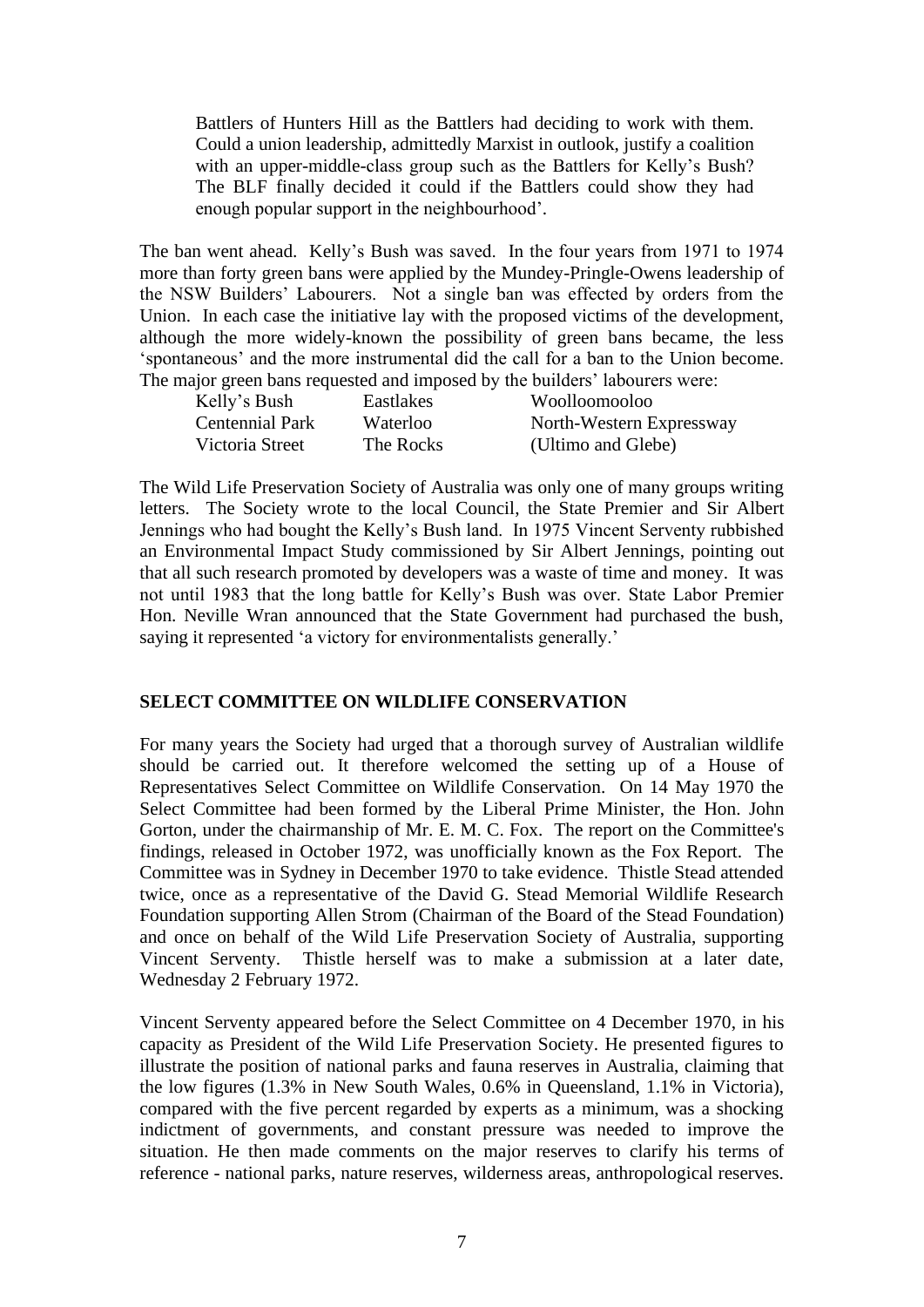Eight points were put forward as a basis of his recommendations - adequate classification of the environment, monitoring of the Australian environment, income tax incentives for preserving, rather than clearing as at present, a Federal National Parks authority, uniform conservation laws, more research, training of personnel, and more research on nuclear power. Ensuing discussion with members of the Committee ranged far and wide. Serventy was asked to clarify certain proposals to be made. Eventually (after 86 pages of transcript) the Chairman accepted the submission.

Thistle Stead's submission as Vice-President of both the Stead Foundation and the Wild Life Preservation Society in February 1972 was supplementary to those presented by Vincent Serventy and Allen Strom. She opened her presentation by saying that she wanted to cover four fields in which she felt that the role of the Commonwealth Government should be greatly strengthened. These were:

- 1. Assessment of environmental deterioration and necessary action to mitigate this.
- 2. Legislation concerned with wildlife conservation.
- 3. The role of voluntary organisations in wildlife conservation.
- 4. The education program in wildlife conservation.

Thistle spoke on each of these aspects and made eight categorical recommendations: four recommendations referred to environmental deterioration (1-4); recommendation 5 referred to legislation; recommendation 6 referred to the role of voluntary organisations; and recommendations 7-8 referred to education.

The Select Committee set up under Fox was probably the first time the Federal Government had become involved in environmental matters in an attempt to find out the needs of wildlife conservation. Vincent Serventy remarked in his Presidential Report for 1969-70:

'The highlight of the year has been the appointment of the Select Committee of the House of Representatives to enquire into wild life conservation matters. As your President I have given my views to the Committee ... It is up to us to make sure the final report does not gather dust on the shelves. Of course that implies we think the report is a good one. If it turns out to be mere platitude, we will let it gather dust.'<sup>5</sup>

The Society's newsletter reported in December 1972 that the Report, 96 pages long, was available for purchase, and that favourable recommendations had been made for most of the issues which the Society had been fighting for over a number of years.

However, it would appear that the recommendations of the Fox Report were unable to be addressed because there was a Federal election in 1972 and the Labor Government took over from McMahon's Liberal Government. But it is more than likely, as Vincent Serventy suggests, that the work of the Fox Committee contributed to the deliberations of the Hope Committee, set up in May 1973 by the Whitlam Government to look into the nature and state of the National Estate.

# **COMMITTEE OF ENQUIRY ON THE NATIONAL ESTATE**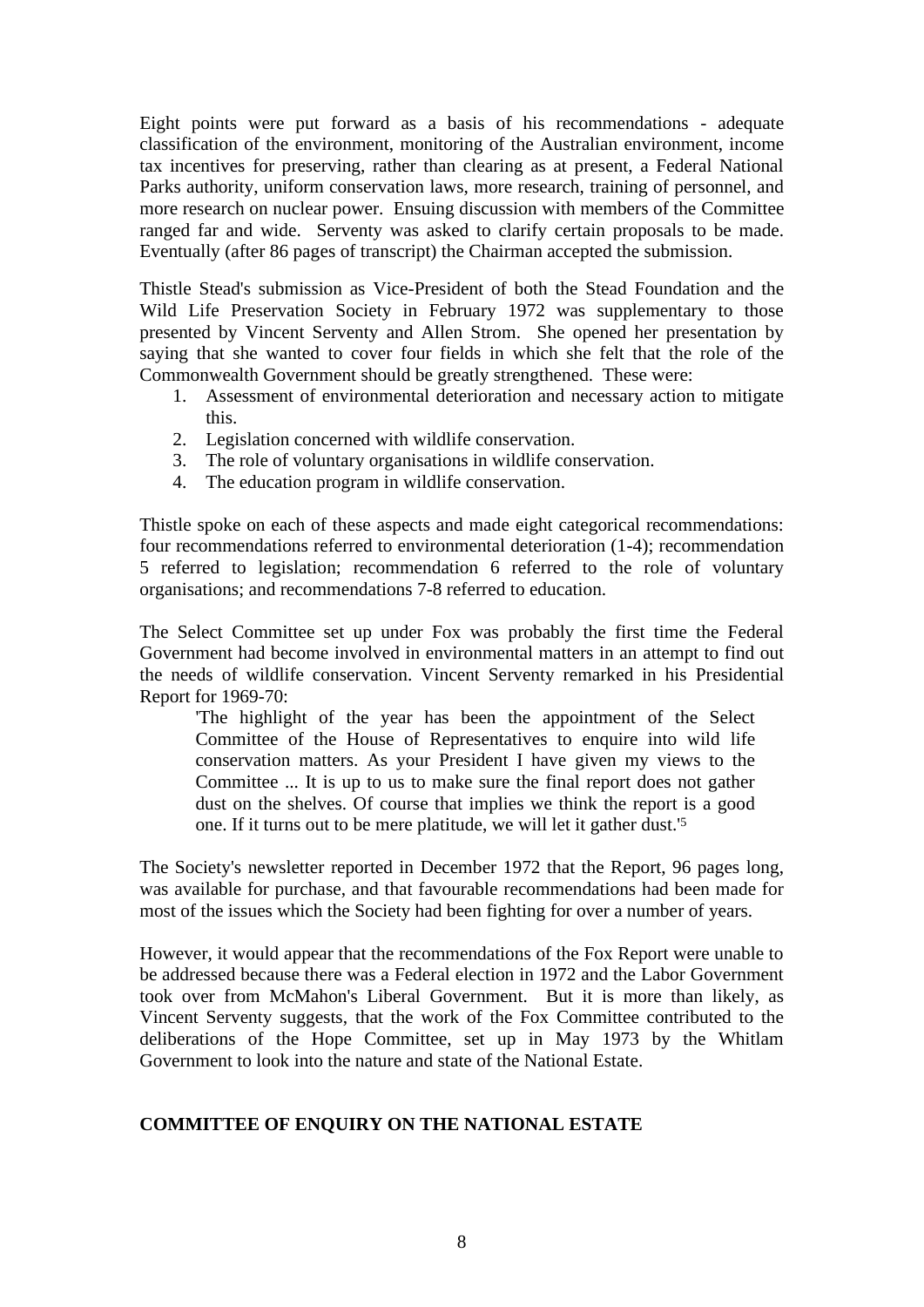A Committee of Enquiry into the National Estate was established in 1973. The concept of "The National Estate" was considered to include national parks and other places for the protection of wildlife, buildings, areas of special scientific interest (eg caves), areas of archaeological interest (such as Aboriginal sites), the coastline, inland water expanses and urban parks.

The Committee was established by the Australian Labor Government under the Chairmanship of Mr. Justice R. N. Hope to enquire into and advise the Government on:

- (a) the nature and state of the National Estate
- (b) the measures presently being adopted
- (c) the measures which should be adopted
- (d) the role which the Australian Government could play in the preservation and enhancement of the National Estate
- (e) the manner in which National Trusts of Australia and other appropriate conservation groups could be supported by public funds, and the amount required in order that these bodies can immediately increase their effectiveness in arguing and working for the preservation and enhancement of the National Estate.

President Vincent Serventy and Vice-President Thistle Stead presented a submission to the Committee on behalf of the Society. The submission opened as follows:

'The Wild Life Preservation Society of Australia is the oldest existing society of its kind in Australia, having been established in 1909. It is still actively concerned with the conservation of fauna and flora and its habitat and many of the items listed for enquiry by the present Committee were pertinent to its aims.'

Particular attention in the submission was made with reference to Item (e) above. It was pointed out that a considerable number of organisations concerned with environmental conservation had been formed in the last decade or two. 'They are, however, frequently restricted in their activities through lack of funds, lack of organising experience and lack of offices from which to operate.' The submission was made that:

'In order to consolidate the efforts of all citizens actively concerned with environmental improvement, it is recommended that: The Commonwealth Government establish and maintain environmental offices in central areas (in all capital cities, in ACT and NT) for the purpose of coordinating and assisting voluntary organisations concerned with environmental problems or investigations.'

This recommendation also referred to the need for adequate staffing and services in such centres and the provision of financial assistance by the Commonwealth Government for organisations working in this field.

It is of interest to note that in 1972 the Society had written to the Minister for the Environment, Aborigines and the Arts (Hon. Peter Howson) asking for a grant to establish a central office and information centre in Sydney where the public and schools could get advice and assistance on environmental matters. Mr Howson refused the Society's application.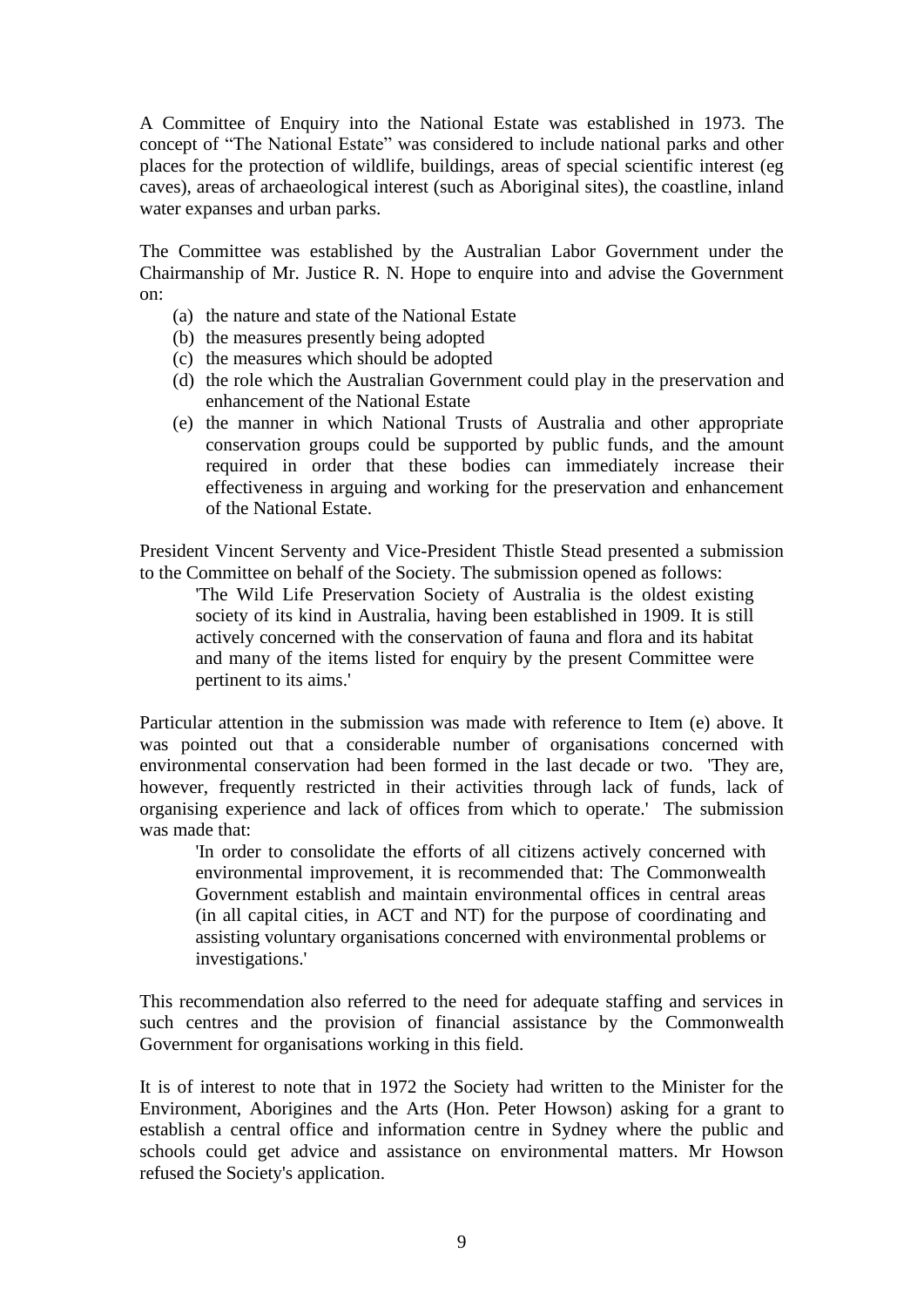The Hope Report on the National Estate was released in 1974, a most comprehensive report, addressing both the natural and built environment, Aboriginal sites, and cultural property such as museums and archives. In addition to discussing the role and responsibility of the Australian Government, the Report had also addressed Education for Conservation and the role of Voluntary Organisations.

#### **INTEREST IN WETLANDS**

'The Macquarie Marshes - this title might almost be called our "theme song." It appeared in our first Annual Report, published 44 years ago.' This was the opening line to an article on the Macquarie Marshes in *Australian Wild Life* in March 1954. Another article in the magazine by Kelvin Ward in September 1970 opened by saying, '1909 to 1969 - and still continuing. This is the period over which the W.L.P.S.A. has been fighting for the preservation of the Macquarie Marshes.'

The Marshes are on the Macquarie River, north of Warren in New South Wales. They used to be a large system of lagoons, billabongs, creeks and swamps, ideal for the breeding of water birds, as well as a habitat for a wide variety of other fauna. In major floods, before the construction of the Burrendong Dam, up to 80,000 acres were inundated. Usually, however, the Marshes were confined to an area of about 44,000 acres in two portions: the Northern Marshes, which occupied about 20,000 acres and the Southern Marshes, about 15,000 acres.

In the period 1909-1919 the Society was apparently able to have most of the Northern and Southern Marshes declared a sanctuary. However, in 1921 the Annual Report had the following item:

'... During the year we received a notification from the Lands Department that further applications had been made for portions of this Reserve. A written protest was addressed to the Department ...'

And so the battle continued until 1949, when David Stead had this to say:

'... To mark out a great tract of this land on the map, publish boundaries, call it a Flora and Fauna Sanctuary, and then put in a lot of reservations about grazing, timber and whatnot, is utter nonsense, as it can never be any sort of real sanctuary under such conditions.'

In 1951 a Macquarie Marshes Investigation Committee, made up entirely of Government representatives, recommended that 'all steps practical should be taken to preserve and protect the extensive breeding grounds constituted by the Marshes', together with a list of recommendations on how this could be done. Still nothing happened, because the Lands Department would not agree to its dedication.

#### In 1953 the Fauna Protection Panel resolved that:

'The Panel considers that the Macquarie Marshes is the outstanding area in the State requiring the protection envisaged under Section 9 of the Fauna Protection Act and that the Panel is of the opinion that it is not possible to perform fully the functions for which it was created unless action is taken to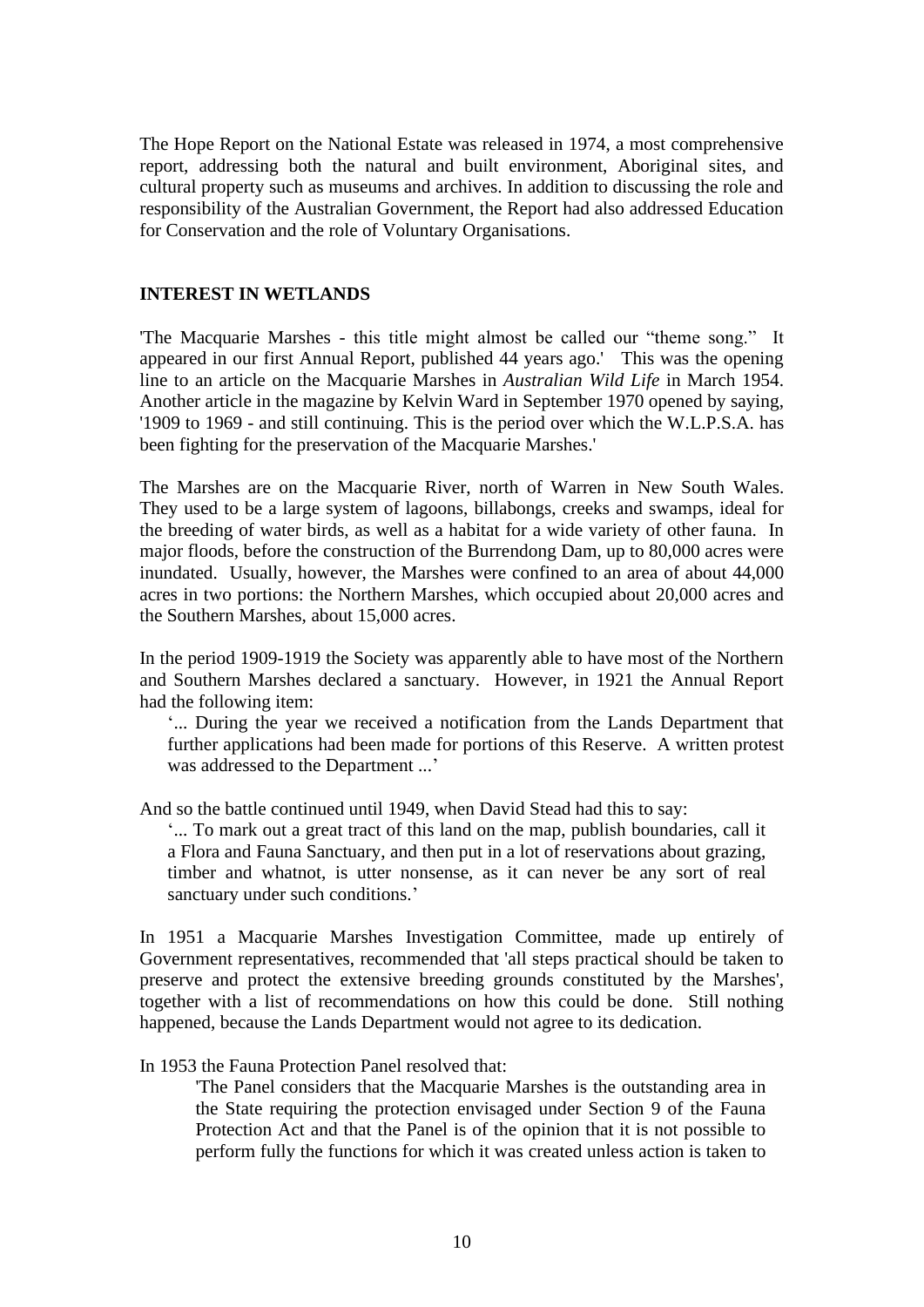make available suitable areas as reserves for the protection of fauna, the propagation of fauna and the scientific study of fauna.'

In 1957-58 the Society was informed, following more protests by its Council, that all applications for mining leases in the area had been refused as 'a grant of authorities to prospect would be inimical to public interest.'

In 1962 Dr. R. Carrick of the CSIR Division of Wildlife Research again drew attention to the need for preservation of the Marshes. Finally, in January 1970, the Society was informed by the National Parks and Wildlife Service of a proposed Nature Reserve over the Northern and Southern Marshes. But in September 1970, the Society was announcing that the campaign to save the Macquarie Marshes was still not over. One problem was that, along with the proposed Nature Reserve, the National Parks and Wildlife Service was also proposing a Game Reserve, which would open the Marshes to shooters.

But there was a further more serious problem. The Water Resources Commission was proposing to construct a channel several kilometres long in the south of the Marshes, with a view to diverting water to the old channel of the Macquarie River. The purpose of this work was said to be the increase in efficiency of distribution of regulated flows in the whole Macquarie River system. The major beneficiaries of the work would be a small number of farmers (about eight) holding irrigation licences of up to 160 hectares each.

According to the Minister for Water Resources, Hon. A. R. L. Gordon, agreement had been reached with the NPWS on environmental safeguards to be employed during the construction phase of the diversion channel, but it appeared that National Parks and Wildlife Service conditions would not be applied to the operation of the scheme.

The aim of the Water Resources Commission project was to reduce water loss to the Marsh area and hence preserve water in the Burrendong Dam. Although this was an admirable aim for water conservation, the results were likely to be adverse for waterfowl conservation. Channel levee banks would cause bank-up of water, changing the depth of the Marshes in places, drowning tree roots and depleting the Marsh of aquatic feed plants. The works would probably result in overall changes to the hydrology of the Marshes, altering flood patterns and varying water temperatures.

In August 1979 it was announced that the State Government had postponed the diversion of the Macquarie River through the Marshes after protests from conservationists. Although plans for the project had been in preparation for ten years, there had not been a full study of the impact on bird and fish life. Nor had there been a cost/benefit study comparing farming, recreation, and wildlife implications.

The *Australian Wild Life* commented in its issue of August 1979:

'The Water Resources Commission claims it will protect the Marshes. What is meant by the Marshes, however, is the present inadequate Nature Reserve, but not the far more extensive semi-permanent and seasonal swamps. These are progressively being destroyed by drainage, fire, and feral animals. Regarding the proposed drain, the planned diversion channel will considerably reduce the flow of water to the Southern Marsh; the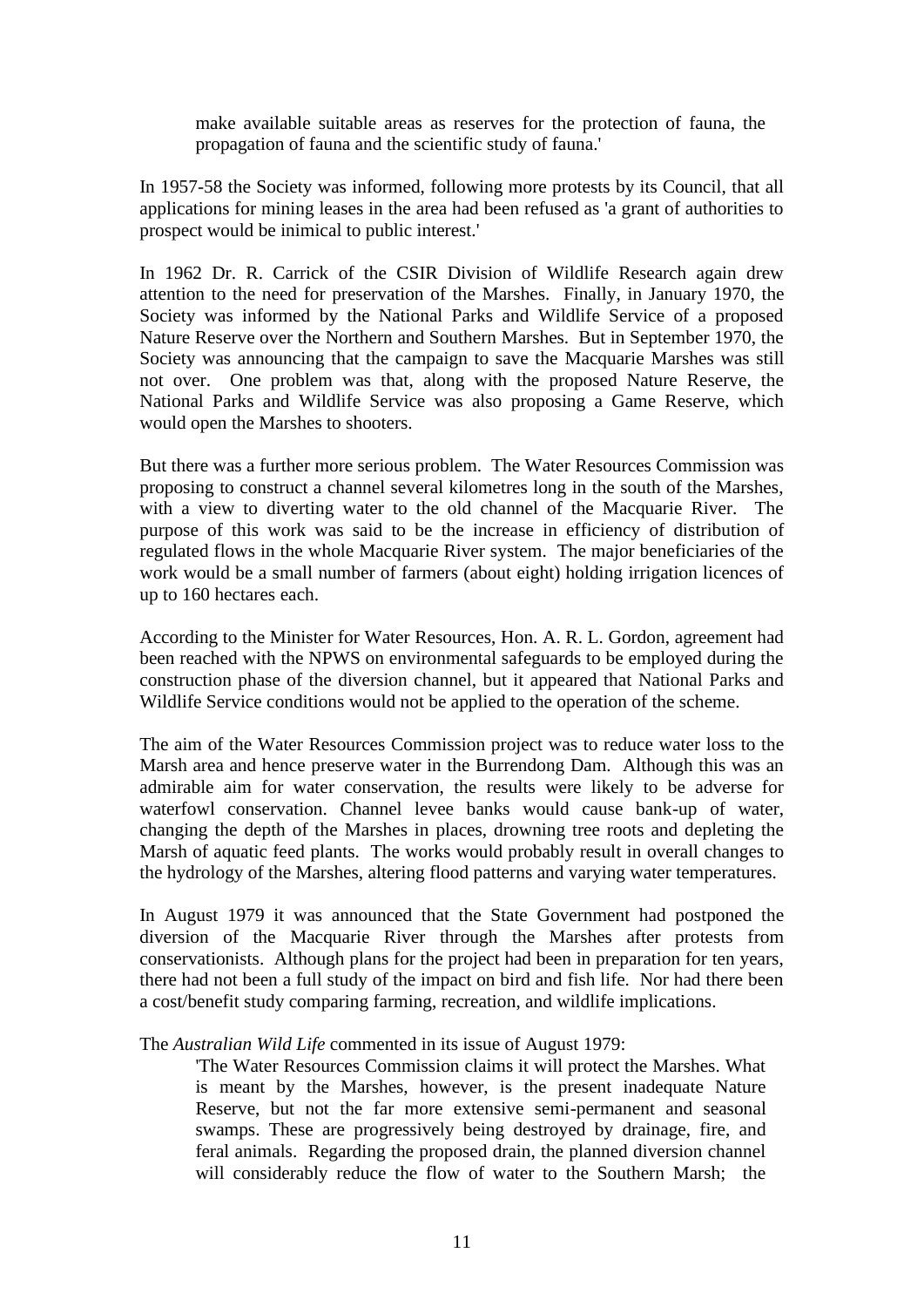average period during which flow will cease will increase from approximately one and a third months per year to approximately five months per year.

'... At present the WRC control water allocation via the Burrendong Dam. In view of past actions the WRC cannot be trusted to protect the Marshes, particularly in drought.'

This comment had been taken from the Total Environment Centre Newsletter for May 1979.

In December 1996, an article in the *Sydney Morning Herald*, by Murray Hogarth, highlighted the dilemma facing the managers of a wetlands such as the Macquarie Marshes. The fate of tens of thousands of young waterbirds was being pitted against the thirst of Australia's \$1 billion-a-year cotton irrigation industry. When the State Government decided to allocate 125,000 megalitres of water a year from the Burrendong Dam to the Marshes, angry irrigators stormed into the civic reception for the Cabinet in Dubbo. An irrigator's spokesman told the *Herald* that the State Government's new plan of management for the Macquarie River was 'dysfunctional,' was based on uncertain science and would cost \$100 million in lost farm income and 600 jobs.

Ray Jones, the local National Parks and Wildlife Service ranger said, 'The irrigators say to me, "We've got a crop to grow", and I say to them that we've got a crop to grow too. A crop of birds.'

But the Government kept its nerve and the sky did not fall. The next year, assisted by good rain, there was a bumper crop, of both cotton and birds.

In 1998, the Department of Land and Water Conservation was preparing for release a number of water reform policies for various rivers and streams. The water reform policy for the Macquarie River is a carbon copy of the 1996 policy and water is still being released into the wetlands of the Macquarie Marshes.

The Serventy Conservation Medal for 2007 was presented to Bev Smiles who had been active for many years in the Western Conservation Alliance and the Central West Environment Council. She has had a high profile as an advocate for protecting the Macquarie Marshes (as well as other concerns) and at the time of receiving her award in early 2008 she was the Western Project Manager for the National Parks Association of New South Wales. In *Australian Wildlife* Summer 1/2006, Bev brought us up-to-date on the latest campaign to save the Macquarie Marshes:

'The Macquarie has only a fifty percent reliability of having a full allocation (of water) available. During the driest period on record from 2000 to 2005, the Marshes have been significantly impacted. Only 20,000 hectares of the Marshes, including 6,000 hectares of the Nature Reserve, have received adequate water since 2000. Healthy condition exists in only about 600 hectares of total Marsh area.

'No successful colonial waterline breeding has recurred in the Marshes since 2000 and 2,000 hectares of river redgums are dying. There has been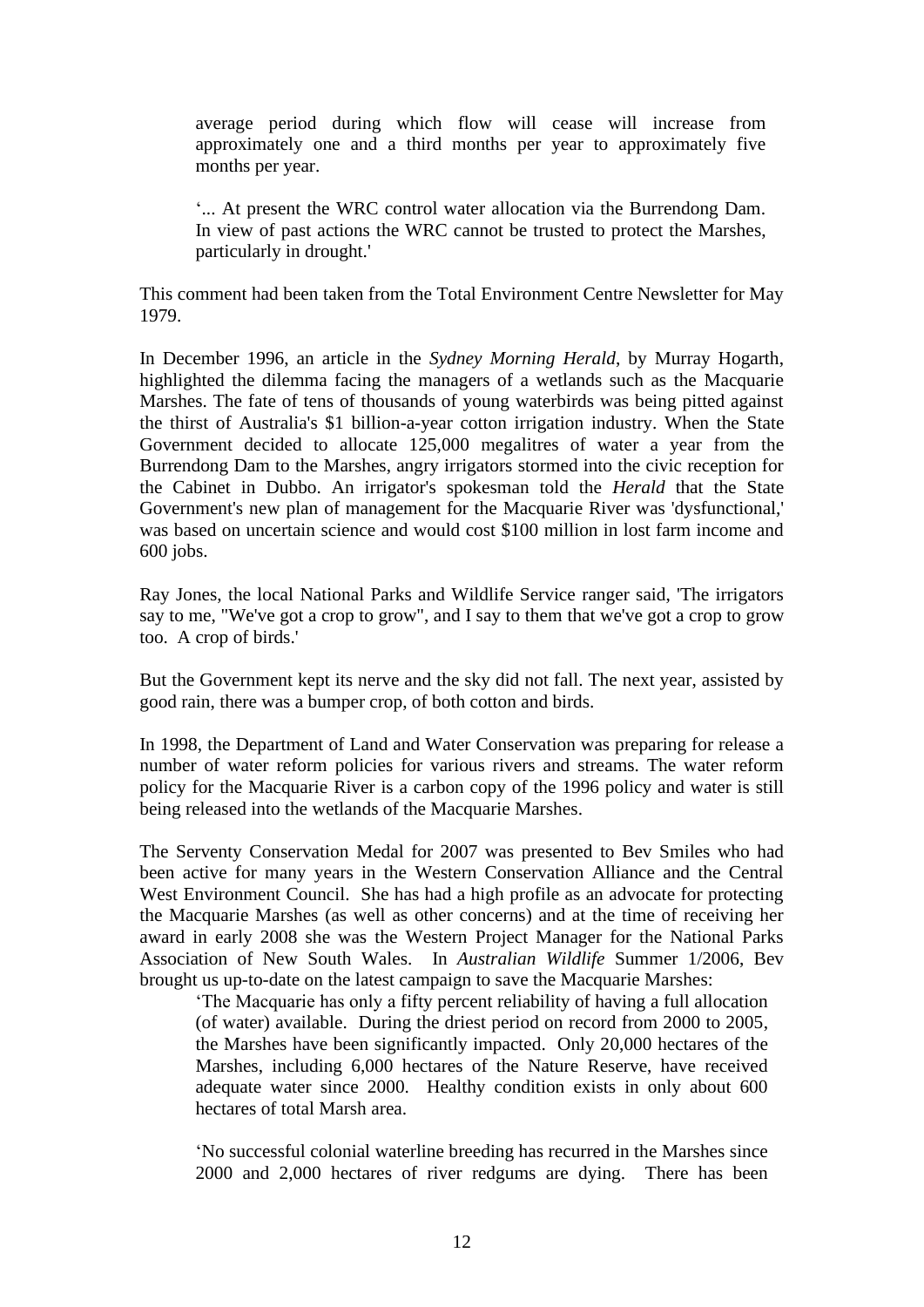increased incidence of bushfires since the early 1990s. Impacts of climate change are a major long-term threat to the survival of the Marshes. More water is the only solution to keeping this significant inland icon alive. At least another 140,000 mega litres are needed to secure the future of the Macquarie Marshes.

'The Wildlife Preservation Society of Australia has supported the campaign calling for more water to the Macquarie Marshes and giving a generous donation towards the project.'

## **GREEN CORRIDORS**

In the early 1970s Vincent Serventy was speaking out strongly in support of what he called 'greenways' or green wildlife corridors, roads or trails by which wildlife in search of survival could travel. At a World Ornithological Congress in Canberra in 1974 American scientist Jared Diamond showed clearly that the smaller the area an ecosystem was reduced to, the more species were lost. He led discussion on how national park managers should design the shape of their parks. It had long been accepted wisdom that such national parks should be treated as 'islands' in a sea of agriculture.

Some state committees had been formed to preserve the bush along roadside verges, and Vincent made the suggestion that the linking of all our pieces of bushland with greenways might help in the survival of species. Dr. David Mills suggested we call these roads 'wild lifelines.' The Wild Life Preservation Society pushed hard for wildlife greenways. To capture public interest, they were called 'koala corridors', suggesting that with the planting of suitable trees an energetic and long-lived koala might travel in safety from Townsville to the Mount Lofty Ranges near Adelaide.

In Australia books have now been written on this concept of bush corridors. Inevitably there have been critics. In 1996 Vincent Serventy received a newsletter in which the author criticised the cost and questioned whether the corridors were really useful in saving wildlife. Vincent claimed that the true reason for much of the criticism is usually that such greenways could be used to block development projects.<sup>3</sup>

However, in the Hunter Region, the Green Corridor Coalition (of which the Wildlife Preservation Society is a leading player) is active, supported by fifty community and conservation groups and is party non-political. The coalition has played a leading role in advocating for the 'green corridors' to be protected in the National Parks Estate and for the green corridors to be central to good planning. The coalition acknowledges the generous assistance of people from all sides of politics and all walks of life in making the giant steps towards achieving this goal in the Lower Hunter.<sup>4</sup>

<sup>3</sup> V. Serventy, *An Australian Life*, p. 151

<sup>4</sup> *Australian Wildlife*, Summer 1/2007, p. 11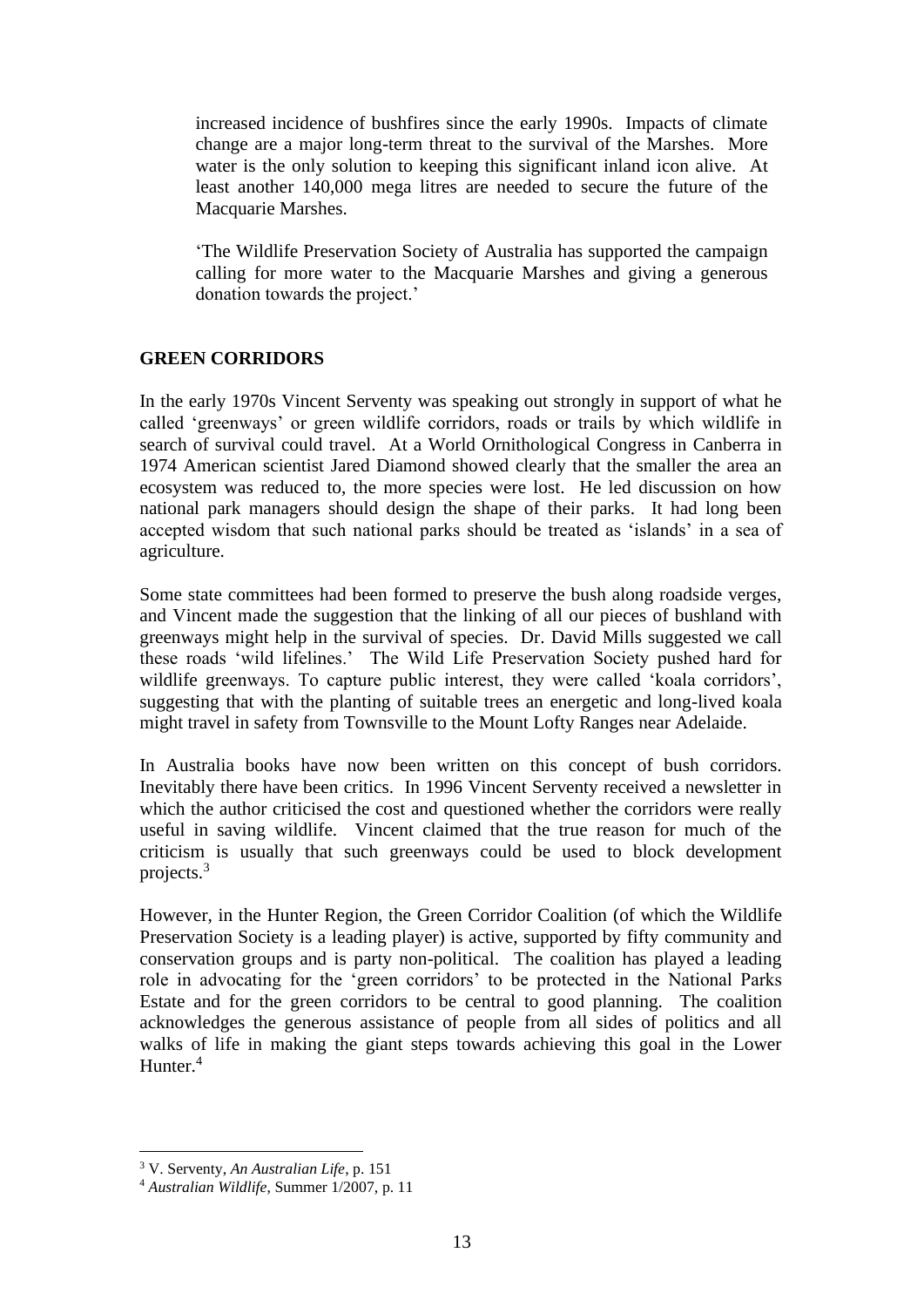A key part of the green corridors in the Hunter Region is the state significant 'spine' known as the Watagans to Stockton Bight and Port Stephens Green Corridor. The corridor begins in the largest sand dune system on the eastern Australian seaboard at Stockton Bight then sweeps through the Hunter estuary wetlands and climbs up the Tank Paddock spur to Mount Sugarloaf and on to the Watagans. Its passage provides a green edge and scenic backdrop to Newcastle, Lake Macquarie, Port Stephens, Maitland and Cessnock. It is approximately fifty kilometres in length and connects to the Great Dividing Range.

In 2004 WPSA National President Patrick Medway led a deputation from the Green Corridor Coalition to Parliament House in Sydney to present 10,000 signed cards to the Minister for the Environment calling for the establishment of the green corridor.

Given that sustainability is at the heart of Government planning, regional corridors must be made part of its strategic conservation policy. It is now recognised that this requires protecting major corridors in the National Parks Estate because failure to do so will see these corridors continue to be subjected to future development pressures, particularly in areas of high-population growth.<sup>5</sup>

# **A PROGRAM OF ACTIVITIES**

Council members and other concerned individuals were the backbone of the Society's fight for preservation of wildlife. But for many years there was a program of monthly meetings for members with some very accomplished and knowledgeable speakers. Activities were also organised for members at weekends. During the 1960s and 1970s Alan Catford became Activities Manager and a well organised program was prepared for members - before that the activities had been more or less sporadic. However, over the years it was disappointing to see only a small number of people attending the monthly evening lectures, despite the quality of the speakers. During the 1980s the meetings became quarterly, but the attendance was still low. Finally, in the late 1980s, it was decided to drop the program of evening meetings entirely.

As an example of the fine programmes Alan Catford used to organise, here are some excerpts from the Activities Program for January-June 1972. The evening lectures were being held in the Community Hall, Blues Point Road, McMahon's Point:

| March              | Fossils, Key to the Past, Dr. A. Ritchie                  |  |
|--------------------|-----------------------------------------------------------|--|
| April              | Marsupials - The Little Ones, Vincent Serventy            |  |
| May                | Pesticides, and their side-effects, Mr. A. Woods from the |  |
|                    | University of New South Wales                             |  |
| June               | The Vanishing Wilderness, Mr. Milo Dunphy.                |  |
| <b>Excursions:</b> |                                                           |  |
| February           | Bilpin and Mountain Lagoon                                |  |
| March              | Two-day trip to the Myall Lakes area                      |  |
| April              | <b>Elouera Bushland Reserve</b>                           |  |
| May                | Hawkesbury River Cruise (Jim Brown)                       |  |
| June               | Walk in Royal National Park                               |  |
| June               | Two-day Blue Mountains Camp, in association with the      |  |
|                    |                                                           |  |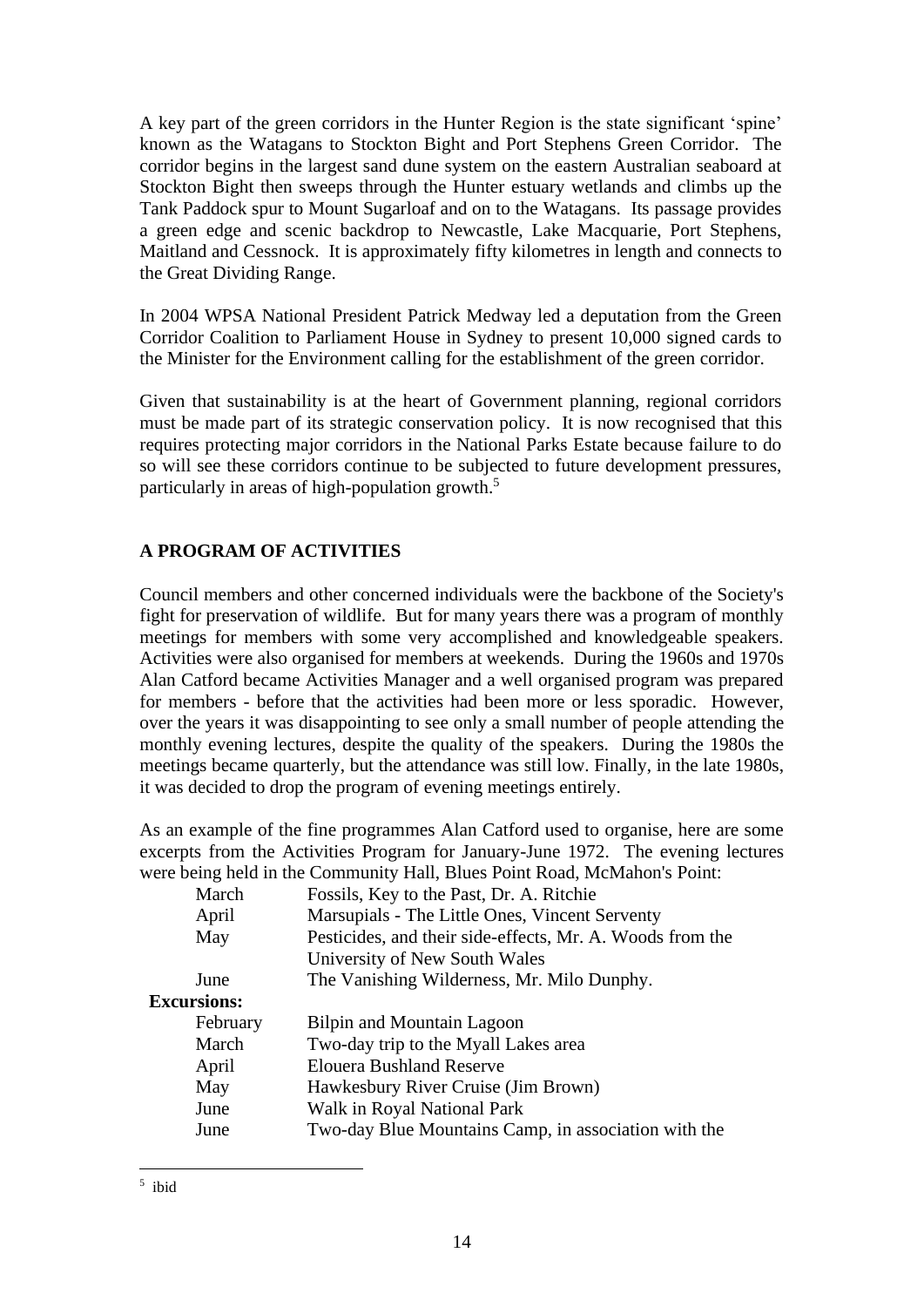#### National Parks Association.

Jim Brown was another active member in the organisation of field trips and acted as leader on many marine excursions. The excursions organised during the 1970s were very popular and always well attended.

## **HAIRY-NOSED WOMBAT**

The World Wide Fund for Nature, or World Wildlife Fund (WWF), is not only the world's largest conservation organisation, but also helps fund the huge World Conservation Union which acts as the conservation conscience of nations. It should be pointed out that the original WWF name, World Wildlife Fund, was changed to the more cumbersome 'World Wide Fund for Nature' because some few countries did not have the word 'wildlife' in their language.

The Australian section of WWF was established in 1978 and Vincent Serventy became a member of its scientific committee. He was to play a crucial role in leading the WWF to assist in the protection of a rare animal, the Queensland hairy-nosed wombat. This animal has been recorded in only three restricted localities: near Deniliquin in New South Wales; on the Moonie River near St George in southern Queensland; and at Epping Forest 150 kilometres north-west of Clermont, Queensland. The Deniliquin population was small and isolated when discovered in 1884 and had disappeared by 1909. The Moonie River population has disappeared since its discovery in 1891. The only known surviving population is at Epping Forest. Epping Forest National Park was declared in 1971 to protect the habitat of this only known colony, but grazing cattle continued to be a problem.

In 1979 Vincent Serventy was approached as President of the Wild Life Preservation Society by a scientist who was concerned about the status of the hairy-nosed wombat. Unfortunately the Society had no money at that time, so Vincent suggested to the WWF that one of their projects could be to finance the fencing-off of an area within Epping Forest National Park to keep cattle away from the wombat colony. Vincent contacted a friend in National Parks of Queensland to ask if the work could be done if WWF provided the finance. The proposal was agreeable to all parties and one more endangered animal had a second chance.

Years later, as reported in 2002, a new threat arose. Dingoes, increasing with the spread of farming, were killing young wombats. Special fences were needed to keep them out of paddocks near national parks. The Society contributed \$1,000 to help build such a fence and suggested also to the park service that it should create a 'biological fence' of 1080 baits to keep dingoes out of the park until the fence could be built.<sup>6</sup> In the Summer 2007 issue of *Australian Wildlife* it was reported that the small population of northern hairy-nosed wombats is still not secure and the species is still considered endangered.

A new concept was introduced to the world as the 1980s decade drew near. It was 'sustainability' and a new federation of organisations was established in 1982, its

<sup>6</sup>*Australian Wildlife,* Winter 2002, p. 21